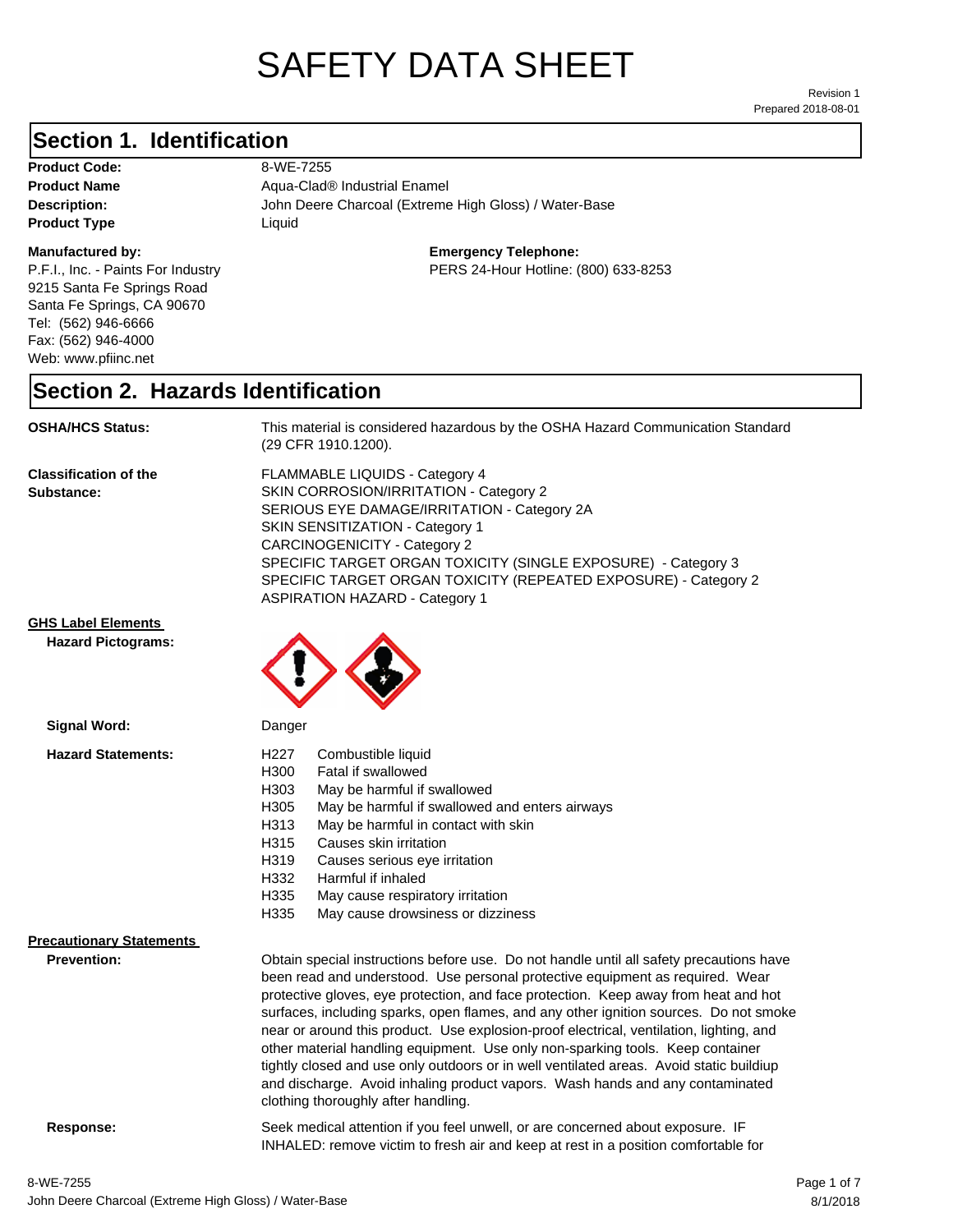| Storage & Disposal:                         | breathing. IF SWALLOWED: contact a poison control center or physician immediately.<br>Do not induce vomiting. IN CASE OF SKIN OR HAIR CONTACT: remove all<br>contaminated clothing, and wash skin with soap and water. If irritation or rash occurs,<br>get medical attention. IF IN EYES: rinse with copious amounts of water for several<br>minutes. Remove contact lenses, if present and easy to do so. If eye irritation persists,<br>seek medical attention.<br>Store in a locked and secure environment. Store in a cool, well ventilated area away<br>from direct sunlight and heat. Dispose of contents and container in accordance with all<br>local, regional, state, and federal regulations.                                                                                                                                                                                                                                                                                                                |
|---------------------------------------------|--------------------------------------------------------------------------------------------------------------------------------------------------------------------------------------------------------------------------------------------------------------------------------------------------------------------------------------------------------------------------------------------------------------------------------------------------------------------------------------------------------------------------------------------------------------------------------------------------------------------------------------------------------------------------------------------------------------------------------------------------------------------------------------------------------------------------------------------------------------------------------------------------------------------------------------------------------------------------------------------------------------------------|
| <b>Supplemental Label</b><br>Elements:      | Ensure adequate ventilation at all times when using this product and when sanding the<br>dried film. Wear an appropriate, NIOSH approved particulate respirator. Follow all<br>respirator manufacturer's directions for proper use. Abrading or sanding this product's<br>dried film may release crystalline silica which has been shown to cause lung damage<br>and may cause cancer following long term exposure. Rags, sandpaper, steel wool,<br>and other abrading materials or waste containing this product may spontaneously<br>combust when improperly disposed of. Product contains solvents which can cause<br>permanent brain and nervous system damage. Intentional misuse by concentrating<br>and inhaling the contents of this product can be harmful or fatal. Do not transfer<br>contents to another container.<br>PROPOSITION 65 WARNING: this product contains chemicals known to the State of<br>California to cause cancer and birth defects or other reproductive harm.<br>FOR INDUSTRIAL USE ONLY. |
| <b>Hazards not otherwise</b><br>classified: | None known.                                                                                                                                                                                                                                                                                                                                                                                                                                                                                                                                                                                                                                                                                                                                                                                                                                                                                                                                                                                                              |

# **Section 3. Composition/Information on Ingredients**

#### Chemical Name / CAS No

Ethylene Glycol Monobutyl Ether 111-76-2 10 to 20% Vapor Pressure: .11 kPa

Titanium Dioxide 13463-67-7 1 to 5%

### **Section 4. First Aid Measures**

#### **Description of First Aid Measures**

| <b>Eye Contact:</b>  | Immediately flush eyes with copious amounts of water. Remove any contact lenses.<br>Rinse for at least 10 minutes. Get medical attention. Chemical burns must be treated<br>promptly by a physician.                                                                                                                                                                                                                                                                                                                                                      |
|----------------------|-----------------------------------------------------------------------------------------------------------------------------------------------------------------------------------------------------------------------------------------------------------------------------------------------------------------------------------------------------------------------------------------------------------------------------------------------------------------------------------------------------------------------------------------------------------|
| Inhalation:          | Remove victim to fresh air and maintain in a rest position comfortable for breathing. If<br>fumes are still present, all rescuers should wear appropriate respirators. If victim<br>exhibits irregular breathing, trained personnel should provide artificial respiration or<br>oxygen. Mouth-to-mouth resuscitation may be dangerous. If necessary, contact a<br>poison control center or physician immediately. If victim is unconscious, place in a<br>recovery position and seek medical help immediately. Maintain an open airway for the<br>victim. |
| <b>Skin Contact:</b> | Wash affected areas with soap and water. Remove contaminated clothing and shoes.<br>Continue to rinse the affected area for at least ten minutes. Get medical attention if<br>discomfort continues. Avoid further exposure in the event of any symptoms or<br>complaints.                                                                                                                                                                                                                                                                                 |
| Ingestion:           | If product is ingested, contact a poison control center or a physician immediately. Do<br>not induce vomitting. Rinse mouth with water and remove dentures, if any. Remove<br>victim to fresh air and keep at rest in a comfortable position to facilitate breathing. If<br>the victim is conscious and the product has been swallowed, provide small quantities of<br>water to drink. Cease if the victim feels sick, as vomitting may be dangerous.<br>Aspiration hazard if swallowed. This product can enter the lungs and cause damage.               |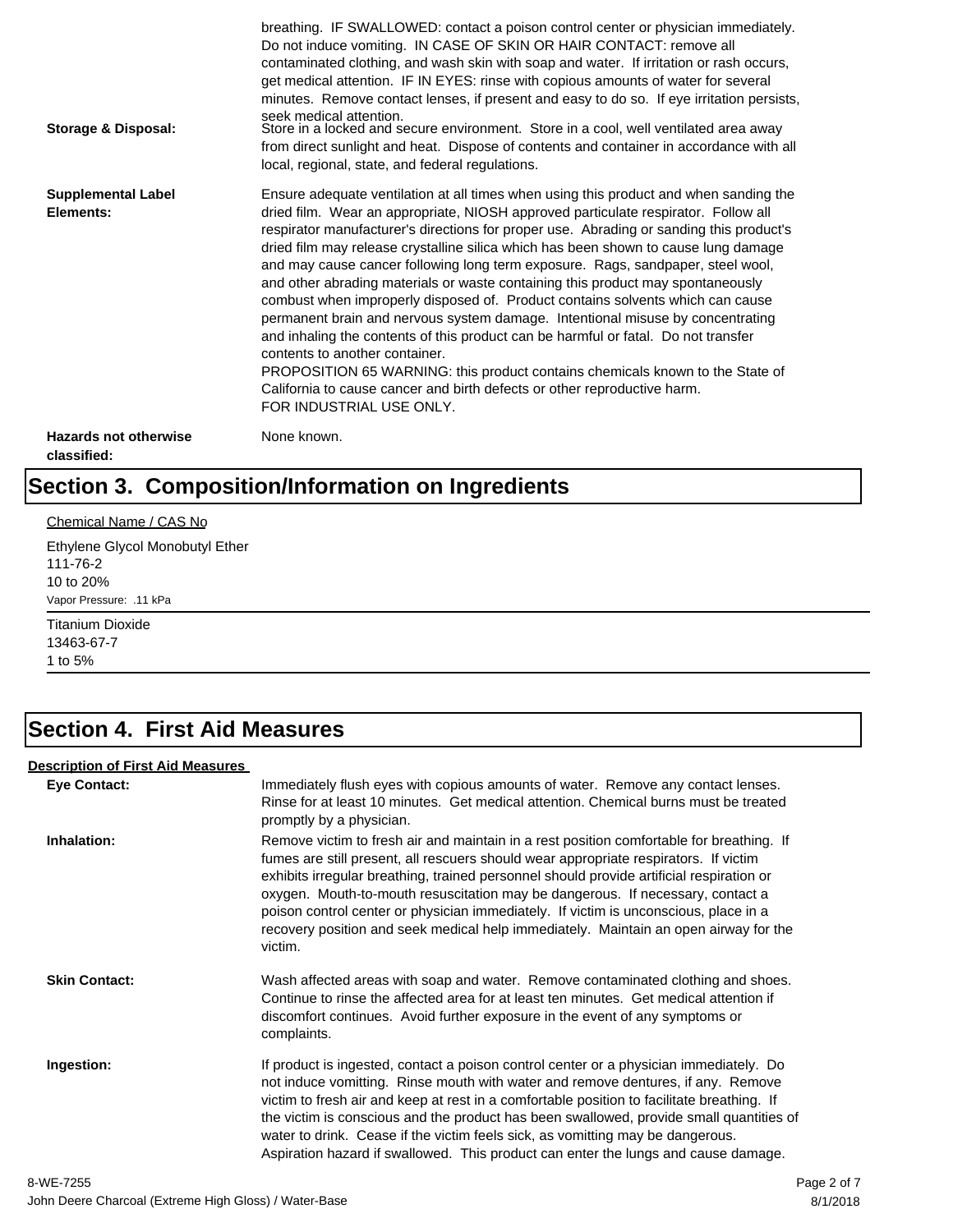If vomitting occurs, the head should be kept low so that vomit does not enter the lungs. Never administer anything by mouth to an unconscious person. If unconscious, place in a recovery position while medical attention is sought. Maintain an open airway for the victim.

| <b>Potential Acute Health Effects</b>               |                                                                                                                                                                                                                                                                                                                                                              |
|-----------------------------------------------------|--------------------------------------------------------------------------------------------------------------------------------------------------------------------------------------------------------------------------------------------------------------------------------------------------------------------------------------------------------------|
| <b>Eve Contact:</b>                                 | Causes serious eye irritation.                                                                                                                                                                                                                                                                                                                               |
| Inhalation:                                         | Can cause central nervous system depression. May cause drowsiness and dizziness<br>as well as respiratory irritation.                                                                                                                                                                                                                                        |
| <b>Skin Contact:</b>                                | Causes skin irritation. May cause an allergic skin reaction.                                                                                                                                                                                                                                                                                                 |
| Ingestion:                                          | Can cause central nervous system depression. May be fatal if swallowed and allowed<br>to enter airways. Irritating to mouth, throat and stomach.                                                                                                                                                                                                             |
| <b>Over-Exposure Signs &amp; Symptoms</b>           |                                                                                                                                                                                                                                                                                                                                                              |
| <b>Eye Contact:</b>                                 | Adverse symptoms may include: pain or irritation, watering, redness.                                                                                                                                                                                                                                                                                         |
| Inhalation:                                         | Adverse symptoms may include: respiratory tract irritation, coughing, nausea or<br>vomiting, headache, drowsiness or fatigue, dizziness or vertigo, unconsciousness.                                                                                                                                                                                         |
| <b>Skin Contact:</b>                                | Adverse symptoms may include: irritation, redness.                                                                                                                                                                                                                                                                                                           |
| Ingestion:                                          | Adverse symptoms may include: nausea, vomiting.                                                                                                                                                                                                                                                                                                              |
|                                                     | Indication of immediate medical attention and special treatment needed                                                                                                                                                                                                                                                                                       |
| <b>Notes to Physician:</b>                          | Treat symptomatically. Contact poison treatment specialists if large quantities have<br>been ingested or inhaled.                                                                                                                                                                                                                                            |
| <b>Specific Treatments:</b>                         | None specified.                                                                                                                                                                                                                                                                                                                                              |
| <b>Protection of First Aid</b><br><b>Providers:</b> | No action should be taken involving any personal risk or without proper training. If<br>fumes are still present, rescuers should wear appropriate respirators or a self<br>contained breathing apparatus. Mouth-to-mouth resuscitation may be dangerous for<br>the first aid provider. Wash all contaminated clothing with soap and water before<br>removal. |

### **Section 5. Fire Fighting Measures**

| <b>Extinguishing Media</b>                        |                                                                                                                                                                                                                                                                                                                                                                              |
|---------------------------------------------------|------------------------------------------------------------------------------------------------------------------------------------------------------------------------------------------------------------------------------------------------------------------------------------------------------------------------------------------------------------------------------|
| Suitable Media:                                   | Dry chemical, CO2, water spray (fog), foam, dry sand.                                                                                                                                                                                                                                                                                                                        |
| Unsuitable Media:                                 | Do not use water jet.                                                                                                                                                                                                                                                                                                                                                        |
| <b>Specific Hazards:</b>                          | Combustible liquid. Closed containers may explode when exposed to extreme heat as<br>a result of buildup of steam. Keep containers tightly closed and isolate from heat,<br>electrical equipment, sparks, and open flames. No unusual fire or explosion hazards<br>noted.                                                                                                    |
| <b>Special Firefighting</b><br><b>Procedures:</b> | Water may be used to cool closed containers to prevent pressure buildup and possible<br>autoignition or explosion. Evacuate area and fight fire from safe distance. Containers<br>may explode when heated. Firefighters should wear appropriate protective equipment<br>and self-contained breathing apparatus with a full face-piece operated in positive<br>pressure mode. |

## **Section 6. Accidental Release Measures**

| <b>Environmental Precautions:</b>                               | Avoid dispersal of spilled material and runoff from contacting soil, waterways, drains,<br>and sewers. Inform the relevant authorities if the product has caused environmental<br>pollution.                                                                                                                                                                                                              |
|-----------------------------------------------------------------|-----------------------------------------------------------------------------------------------------------------------------------------------------------------------------------------------------------------------------------------------------------------------------------------------------------------------------------------------------------------------------------------------------------|
| <b>Steps to be Taken if Material</b><br>is Released or Spilled: | Contain spilled liquid with sand or earth. Do not use combustible materials such as<br>sawdust. Eliminate all ignition sources and use explosion-proof equipment. Place<br>material in a container and dispose of according to local, regional, state, and federal<br>regulations. Ventilate area and remove product with inert absorbent and non-sparking<br>tools. Do not incinerate closed containers. |
| <b>Small Spills:</b>                                            | Stop leak if doing so can be done without risk. Remove containers from spill area.<br>Use non-sparking tools. Dilute with water and mop up if water-soluble. If not<br>water-soluble, absorb with inert dry material and place in appropriate waste container.                                                                                                                                            |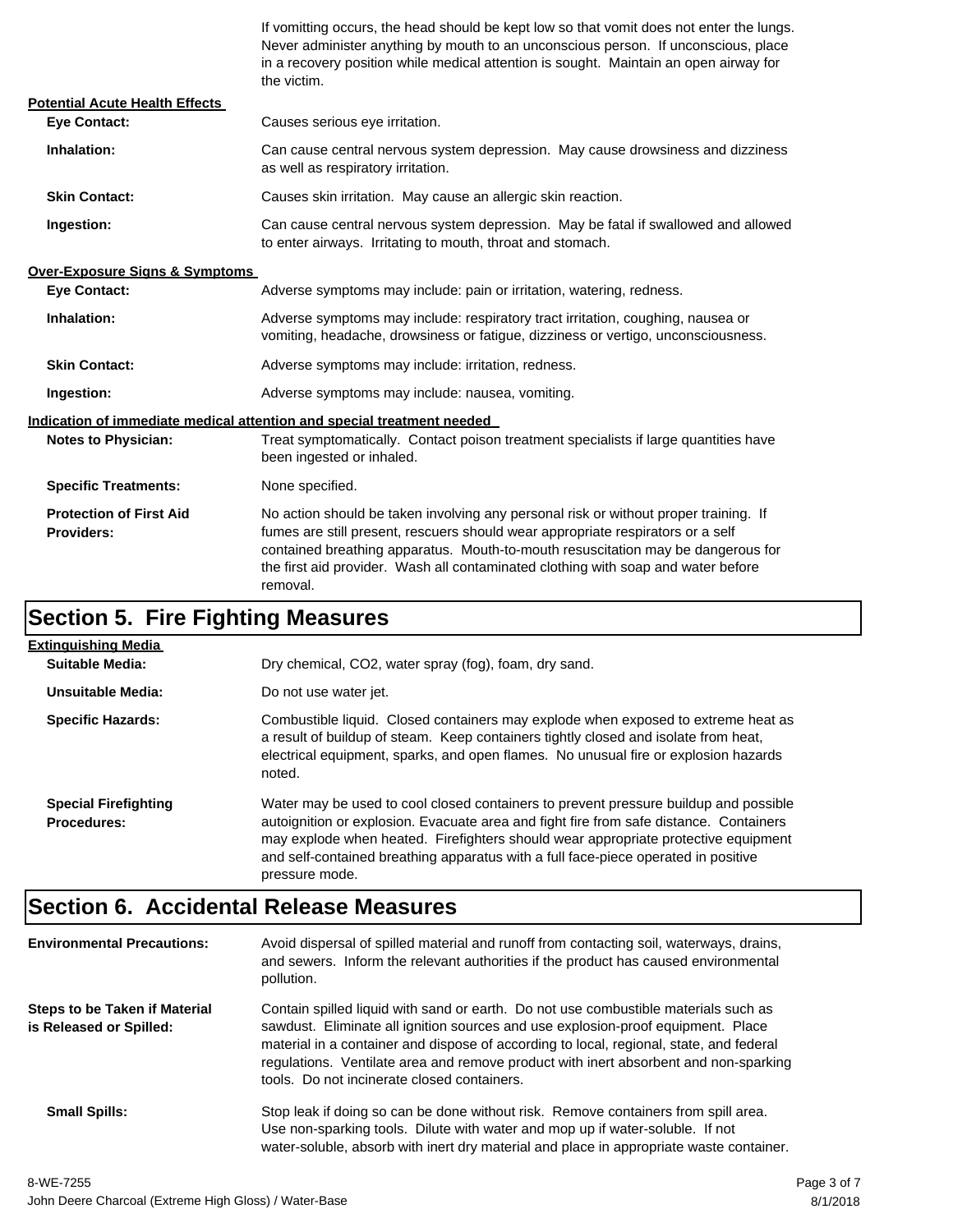Dispose of via a licensed waste disposal contractor.

Large Spills: Stop leak if doing so can be done without risk. Remove containers from spill area. Use non-sparking tools. Approach the release from upwind. Prevent entry into sewers, waterways, basements, or confined areas. Wash spillages into an effluent treatment plant or proceed as follows: contain and collect spillage with inert absorbent materials and place in a container for disposal according to local regulations. Dispose of via a licensed waste disposal contractor. See Section 1 for emergency contact information and Section 13 for waste disposal.

#### **Section 7. Handling and Storage**

**Handling:** Wash thoroughly after handling. Eating, drinking, and smoking should be prohibited in areas where this material is handled, stored, and processed. Wash hands and face before eating or drinking. Remove contaminated clothing and launder before reuse. Use only with adequate ventilation. Follow all SDS and label precautions even after container is emptied, as it may retain product residues. Avoid breathing fumes, vapors, or mist. Avoid contact with eyes, skin, and clothing.

Storage: Store in a dry, cool, well ventilated place. Keep container tightly closed while not in use. Isolate from heat, electrical equipment, sparks, and open flame. Do not store above 120 degrees Fahrenheit. Protect from heat, moisture, and foreign materials.

#### **Section 8. Exposure Controls/Personal Protection**

| <b>OSHA Exposure Limits</b> | <b>ACGIH Exposure Limits</b> | <b>Other Exposure Limits</b>                                                                                                                                                                                                                                                                                                                                                                                                                                                                                                                                                                                                                                                                                                                                                                                                                                                                                                                                                                                                                                                                                                                                                                                                                                                                                                                                                                                                                                                                                                                                                                                                                                                                                                                                                                                                                                                                                                                                                                                                                                                                                                              |
|-----------------------------|------------------------------|-------------------------------------------------------------------------------------------------------------------------------------------------------------------------------------------------------------------------------------------------------------------------------------------------------------------------------------------------------------------------------------------------------------------------------------------------------------------------------------------------------------------------------------------------------------------------------------------------------------------------------------------------------------------------------------------------------------------------------------------------------------------------------------------------------------------------------------------------------------------------------------------------------------------------------------------------------------------------------------------------------------------------------------------------------------------------------------------------------------------------------------------------------------------------------------------------------------------------------------------------------------------------------------------------------------------------------------------------------------------------------------------------------------------------------------------------------------------------------------------------------------------------------------------------------------------------------------------------------------------------------------------------------------------------------------------------------------------------------------------------------------------------------------------------------------------------------------------------------------------------------------------------------------------------------------------------------------------------------------------------------------------------------------------------------------------------------------------------------------------------------------------|
|                             |                              |                                                                                                                                                                                                                                                                                                                                                                                                                                                                                                                                                                                                                                                                                                                                                                                                                                                                                                                                                                                                                                                                                                                                                                                                                                                                                                                                                                                                                                                                                                                                                                                                                                                                                                                                                                                                                                                                                                                                                                                                                                                                                                                                           |
| $5$ mg/m $3$                | $10$ mg/m $3$                |                                                                                                                                                                                                                                                                                                                                                                                                                                                                                                                                                                                                                                                                                                                                                                                                                                                                                                                                                                                                                                                                                                                                                                                                                                                                                                                                                                                                                                                                                                                                                                                                                                                                                                                                                                                                                                                                                                                                                                                                                                                                                                                                           |
|                             |                              |                                                                                                                                                                                                                                                                                                                                                                                                                                                                                                                                                                                                                                                                                                                                                                                                                                                                                                                                                                                                                                                                                                                                                                                                                                                                                                                                                                                                                                                                                                                                                                                                                                                                                                                                                                                                                                                                                                                                                                                                                                                                                                                                           |
|                             |                              |                                                                                                                                                                                                                                                                                                                                                                                                                                                                                                                                                                                                                                                                                                                                                                                                                                                                                                                                                                                                                                                                                                                                                                                                                                                                                                                                                                                                                                                                                                                                                                                                                                                                                                                                                                                                                                                                                                                                                                                                                                                                                                                                           |
| adequate protection.        |                              |                                                                                                                                                                                                                                                                                                                                                                                                                                                                                                                                                                                                                                                                                                                                                                                                                                                                                                                                                                                                                                                                                                                                                                                                                                                                                                                                                                                                                                                                                                                                                                                                                                                                                                                                                                                                                                                                                                                                                                                                                                                                                                                                           |
| used.                       |                              |                                                                                                                                                                                                                                                                                                                                                                                                                                                                                                                                                                                                                                                                                                                                                                                                                                                                                                                                                                                                                                                                                                                                                                                                                                                                                                                                                                                                                                                                                                                                                                                                                                                                                                                                                                                                                                                                                                                                                                                                                                                                                                                                           |
|                             | 50 ppm                       | 20 ppm<br>Use process enclosures, local exhaust ventilation, or other engineering controls to<br>keep worker exposure to airborne contaminants below any recommended or statutory<br>limits. The engineering controls also need to keep gas, vapor, or dust concentrations<br>below any lower explosive limits. Use explosion-proof ventilation equipment.<br>Emissions from ventilation or work process equipment should be checked to ensure<br>they comply with the requirements of environmental protection legislation. In some<br>cases, fume scrubbers, filters, and other engineering modifications to the process<br>equipment may be required to reduce emissions to acceptable levels.<br>Use a properly fitted, air-purifying or air-fed respirator complying with an approved<br>standard if a risk assessment indicates this is necessary. Respiratory protection<br>programs that meet OSHA 1910.134 and ANSI Z88.2 requirements must be followed<br>when workplace conditions warrant a respirator's use. A NIOSH/MSHA approved<br>respirator with an organic vapor cartridge may be permissible under circumstances<br>where airborne concentrations are expected to exceed exposure limits. Protection<br>provided by air purifying respirators is limited. Use a positive pressure, air supplied<br>respirator if there is any potential for an uncontrolled release, exposure levels are not<br>known, or in any circumstances where air purifying respirators may not provide<br>Use impervious, chemical resistant gloves to prevent prolonged skin contact and<br>absorption of material through the skin. Nitrile or neoprene gloves may afford<br>adequate protection. Personal protective equipment for the body should be selected<br>based on the task being performed and the risks involved, and should be approved by<br>a specialist before handling this product. Where there is a risk of ignition from static<br>electricity, wear anti-static protective clothing. For best protection, the clothing should<br>include anti-static boots, gloves, and overalls. Appropriate footwear should always be |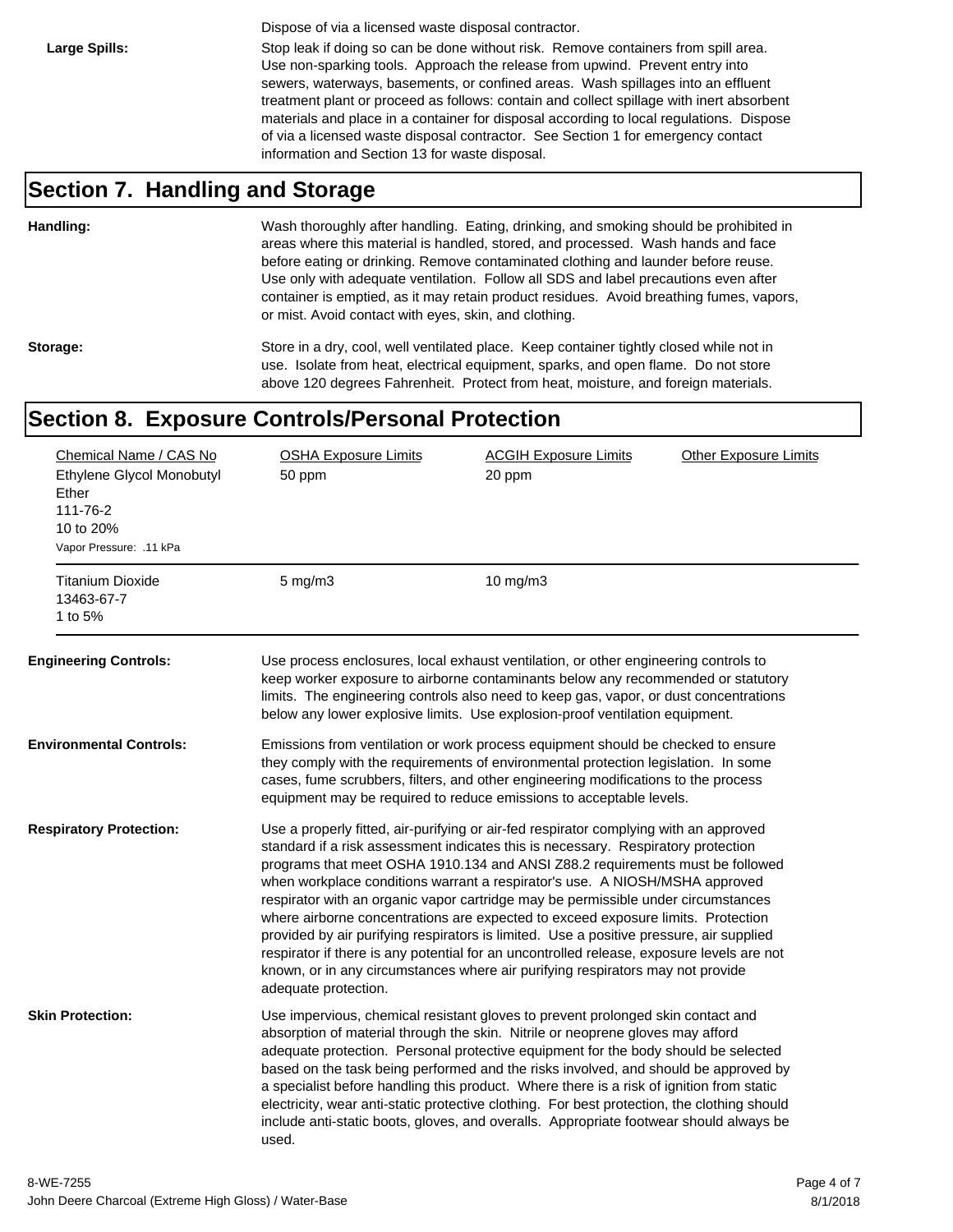| <b>Eye Protection:</b> |  |
|------------------------|--|
|                        |  |

Safety eyewear, such as splash goggles or a full face shield, should be worn at all times to protect against splashes of liquids.

**Hygienic Measures:** Wash thoroughly with soap and water before eating, drinking, or smoking. Remove contaminated clothing immediately and launder before reuse.

# **Section 9. Physical and Chemical Properties**

Physical State: Liquid Odor: Solvent odor

| Vapor Density                                     | Heavier than air            |
|---------------------------------------------------|-----------------------------|
| Vapor Density                                     | 3.93                        |
| Vapor Pressure                                    | 7 mmHg                      |
| <b>Evaporation Rate</b>                           | Slower than ether           |
| <b>Boiling Point</b>                              | 171 C                       |
| Specific Gravity (SG)                             | 1.090                       |
| Material VOC (Lb / Gal)                           | 1.40                        |
| Material VOC $(g/L)$                              | 167.77                      |
| Coating VOC (Lb/Gal)                              | 2.83                        |
| Coating VOC (g/L)                                 | 338.77                      |
| Flash Point:                                      | 61 Celsius (142 Fahrenheit) |
| Autoignition:                                     | Not available               |
| LEL: I                                            | $1.1\%$                     |
| UEL:                                              | 10.6%                       |
| <b>Partition Coefficient.</b><br>n-octanol/water: | Not available               |
| Auto-ignition temperature:                        | Not available               |

# **Section 10. Stability and Reactivity**

| <b>Conditions to Avoid:</b>      | Avoid temperatures above 120 degrees Fahrenheit. Avoid all possible sources of<br>ignition. Do not pressurize, cut, weld, braze, drill, or expose containers to heat. Do not<br>allow vapor to accumulate in low or confined areas. Avoid contact with strong acid and<br>strong bases. |
|----------------------------------|-----------------------------------------------------------------------------------------------------------------------------------------------------------------------------------------------------------------------------------------------------------------------------------------|
| Incompatibility:                 | Incompatible with strong oxidizing agents.                                                                                                                                                                                                                                              |
| <b>Hazardous Decomposition:</b>  | By open flame, carbon monoxide and carbon dioxide. When heated to decomposition,<br>product emits acrid smoke and irritating fumes. Contains solvents which may form<br>carbon monoxide, carbon dioxide, and formaldehyde.                                                              |
| <b>Hazardous Polymerization:</b> | Will not occur under normal conditions.                                                                                                                                                                                                                                                 |
| Stability:                       | The product is stable.                                                                                                                                                                                                                                                                  |

# **Section 11. Toxicological Information**

| <b>Effects of Over-Exposure</b> |                                                                                                                                                                                                                                                                                                                                                  |
|---------------------------------|--------------------------------------------------------------------------------------------------------------------------------------------------------------------------------------------------------------------------------------------------------------------------------------------------------------------------------------------------|
| <b>Eye Contact:</b>             | Causes serious eye irritation.                                                                                                                                                                                                                                                                                                                   |
| <b>Skin Contact:</b>            | Prolonged or repeated skin contact may cause irritation. Allergic reactions are<br>possible.                                                                                                                                                                                                                                                     |
| Inhalation:                     | Harmful if inhaled. High gas, vapor, mist, or dust concentrations may be harmful if<br>inhaled. Avoid breathing fumes, spray, vapors, or mist. May cause headaches and<br>dizziness. High vapor concentrations are irritating to the eyes, nose, throat, and lungs.<br>Prolonged or excessive inhalation may cause respiratory tract irritation. |
| Ingestion:                      | Harmful or fatal if swallowed. Aspiration hazard if swallowed; can enter lungs and<br>cause damage.                                                                                                                                                                                                                                              |
| <b>Chronic Hazards:</b>         | High concentrations may lead to central nervous system effects (drowsiness,<br>dizziness, nausea, headaches, paralysis, burred vision) and damage. Reports have                                                                                                                                                                                  |
|                                 |                                                                                                                                                                                                                                                                                                                                                  |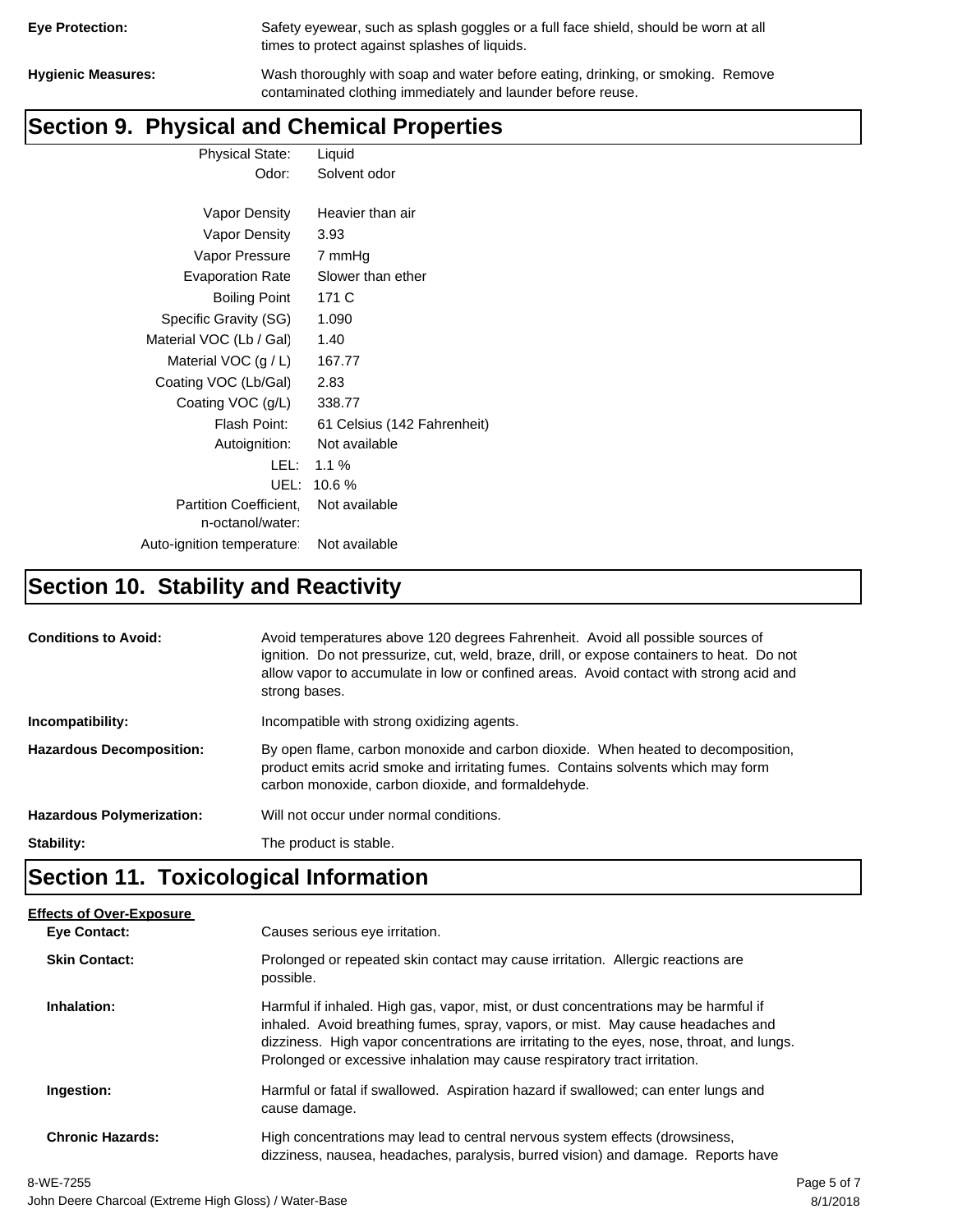|                                 | associated repeated and prolonged occupational overexposure to solvents with<br>permanent brain and nervous system damage. Contains carbon black pigment.<br>Chronic inflammation, lung fibrosis, and lung tumors have been observed in<br>experimental tests involving rats exposed to excessive concentrations of carbon black<br>and several insoluble dust particles for long periods of time. Tumors have not been<br>observed in other species under similar circumstances. Epidemiological studies of<br>North American workers show no evidence of clinically significant negative health<br>effects from occupational exposure to carbon black. Carbon black is listed as a Group<br>2B - Possibly Carcinogenic to Humans, by IARC and is proposed to be listed as A4 -<br>Not Classified as a Human Carcinogen by the American Conference of Governmental<br>Industrial Hygienists. Significant exposure is unlikely during typical application of this<br>product by roller or brush. Risk of overexposure depends on the duration and level of<br>exposure to dust from such processes as repeated sanding of dried surfaces, or<br>inhalation of spray mist, and the actual concentration of carbon black in the product<br>formula.<br>Product contains titanium dioxide, which is listed as a Group 2B - Possibly<br>Carcinogenic to Humans by IARC. No significant exposure to titanium dioxide is<br>anticipated while using this product, in which titanium dioxide is bound to other<br>materials including resin and other pigments, during brush or rolling application.<br>Overexposure risks depend on duration and level of exposure to dust, such as from |  |  |
|---------------------------------|------------------------------------------------------------------------------------------------------------------------------------------------------------------------------------------------------------------------------------------------------------------------------------------------------------------------------------------------------------------------------------------------------------------------------------------------------------------------------------------------------------------------------------------------------------------------------------------------------------------------------------------------------------------------------------------------------------------------------------------------------------------------------------------------------------------------------------------------------------------------------------------------------------------------------------------------------------------------------------------------------------------------------------------------------------------------------------------------------------------------------------------------------------------------------------------------------------------------------------------------------------------------------------------------------------------------------------------------------------------------------------------------------------------------------------------------------------------------------------------------------------------------------------------------------------------------------------------------------------------------------------------------------------------------------------|--|--|
|                                 | repeated sanding of this product's dried film, or inhalation of spray mist, and the actual<br>concentration of titanium dioxide in the product formula. For additional information,<br>refer to IARC Monograph, Volume 93, 2010.                                                                                                                                                                                                                                                                                                                                                                                                                                                                                                                                                                                                                                                                                                                                                                                                                                                                                                                                                                                                                                                                                                                                                                                                                                                                                                                                                                                                                                                   |  |  |
| <b>Primary Routes of Entry:</b> | Eye contact, ingestion, inhalation, absorption through the skin, skin contact.                                                                                                                                                                                                                                                                                                                                                                                                                                                                                                                                                                                                                                                                                                                                                                                                                                                                                                                                                                                                                                                                                                                                                                                                                                                                                                                                                                                                                                                                                                                                                                                                     |  |  |
| <b>Acute Toxicity Values:</b>   | Acute effects of this product have not been tested. Available data on individual<br>components, if any, will be listed below.                                                                                                                                                                                                                                                                                                                                                                                                                                                                                                                                                                                                                                                                                                                                                                                                                                                                                                                                                                                                                                                                                                                                                                                                                                                                                                                                                                                                                                                                                                                                                      |  |  |

#### **Section 12. Ecological Information**

**Ecological Information:** Product is a mixture of listed components.

#### **Section 13. Disposal Information**

**Disposal Considerations:** The generation of waste should be avoided or minimized wherever possible. Disposal of this product, solutions, and any by-products should at all times comply with relevant environmental protection regulations and waste disposal regulations, in addition to any local or regional restrictions which may be in effect. Surplus and non-recyclable products should be disposed of via a licensed waste disposal contractor. Waste should not be disposed of untreated to the sewer unless fully compliant with the requirements of all authorities with jurisdiction. Waste packaging should be recycled whenever possible. Incineration or landfill should only be considered when recycling is not feasible. Take care when handling empty containers as they may retain some residual product. Vapor from residue may create a flammable or explosive atmosphere within the used container. Do not expose empty containers to heat or sparks, and do not weld, cut, or grind used containers unless they have been thoroughly cleaned. Avoid contact of spilled material with soil, waterways, drains, and sewer systems.

#### **Section 14. Transport Information**

|                          | Domestic (US DOT)        | <b>International (IMDG)</b> | Air (IATA)               | Canada (TDG)             |
|--------------------------|--------------------------|-----------------------------|--------------------------|--------------------------|
| <b>UN Number:</b>        | Not Regulated            | Not Regulated               | Not Regulated            | Not Regulated            |
| <b>UN Shipping Name:</b> | $\overline{\phantom{0}}$ | $\overline{\phantom{0}}$    | $\overline{\phantom{0}}$ | $\overline{\phantom{0}}$ |
| <b>Hazard Class:</b>     | $\overline{\phantom{0}}$ | $\overline{\phantom{0}}$    | $\overline{\phantom{0}}$ | $\overline{\phantom{0}}$ |
| <b>Packing Group:</b>    | $\overline{\phantom{0}}$ | ۰                           | $\overline{\phantom{0}}$ | $\overline{\phantom{0}}$ |
| <b>Limited Quantity:</b> | $\overline{\phantom{0}}$ | $\overline{\phantom{0}}$    | $\overline{\phantom{0}}$ | $\overline{\phantom{a}}$ |

**Special Considerations:** The presence of a shipping description for a particular mode of transport does not